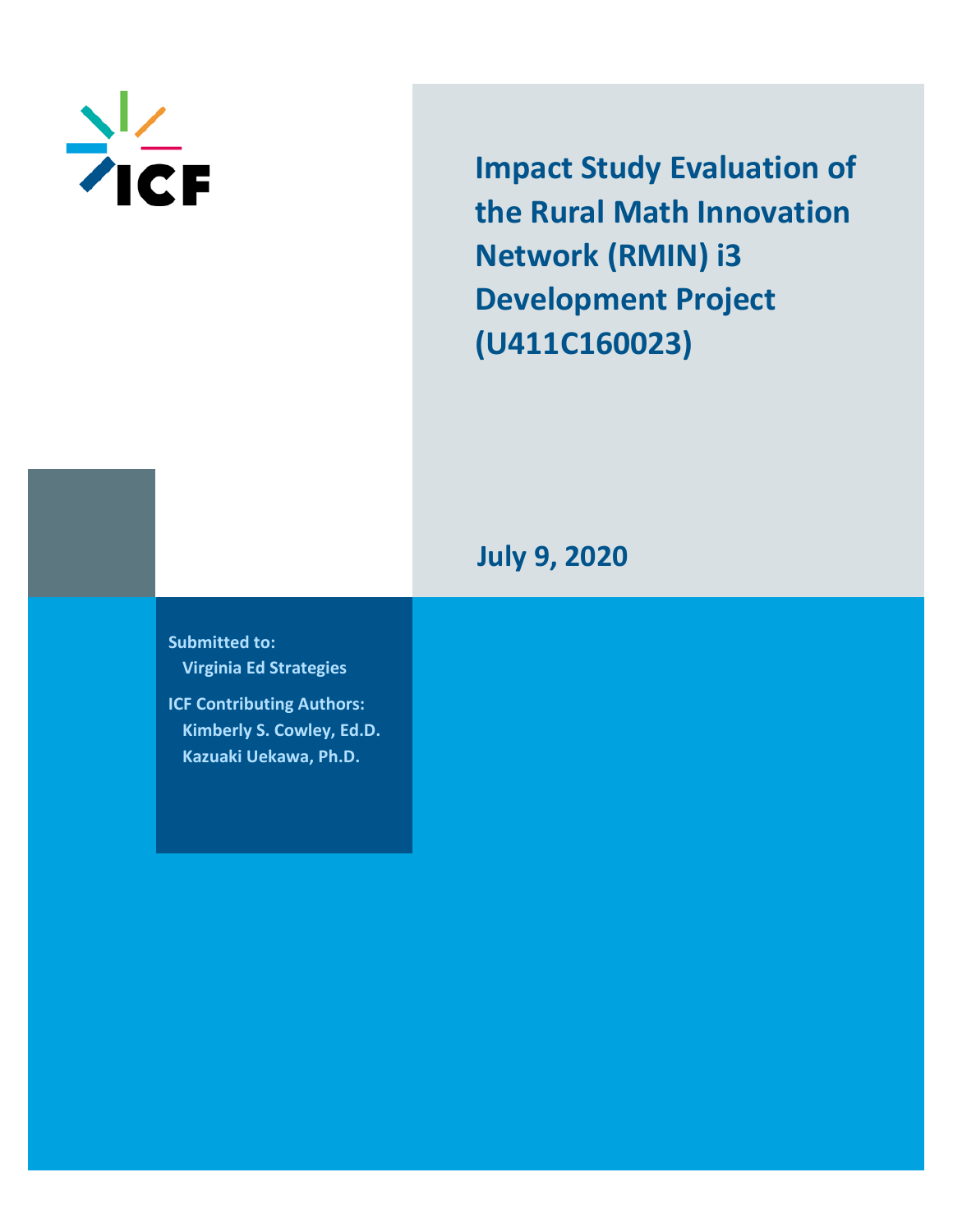# **Table of Contents**

| $\bf Findings 6$ |  |
|------------------|--|
|                  |  |
|                  |  |
|                  |  |

**Appendix A: Data Definition of the Program Impact SOL Analysis Samples Appendix B: Descriptive Statistics Tables for the Program Impact SOL Analysis**

# **List of Tables and Figures**

| Table 3. Baseline Equivalence Analysis of Pretest SOL Test Scores (Standardized Scores)  5 |  |
|--------------------------------------------------------------------------------------------|--|
|                                                                                            |  |
|                                                                                            |  |
|                                                                                            |  |
|                                                                                            |  |

The Rural Math Innovation Network is a U.S. Department of Education Investing in Innovation project funded by a federal grant with additional support from private sector entities. The contents of this document do not necessarily represent the policy of the U.S. Department of Education and you should not assume endorsement by the federal government.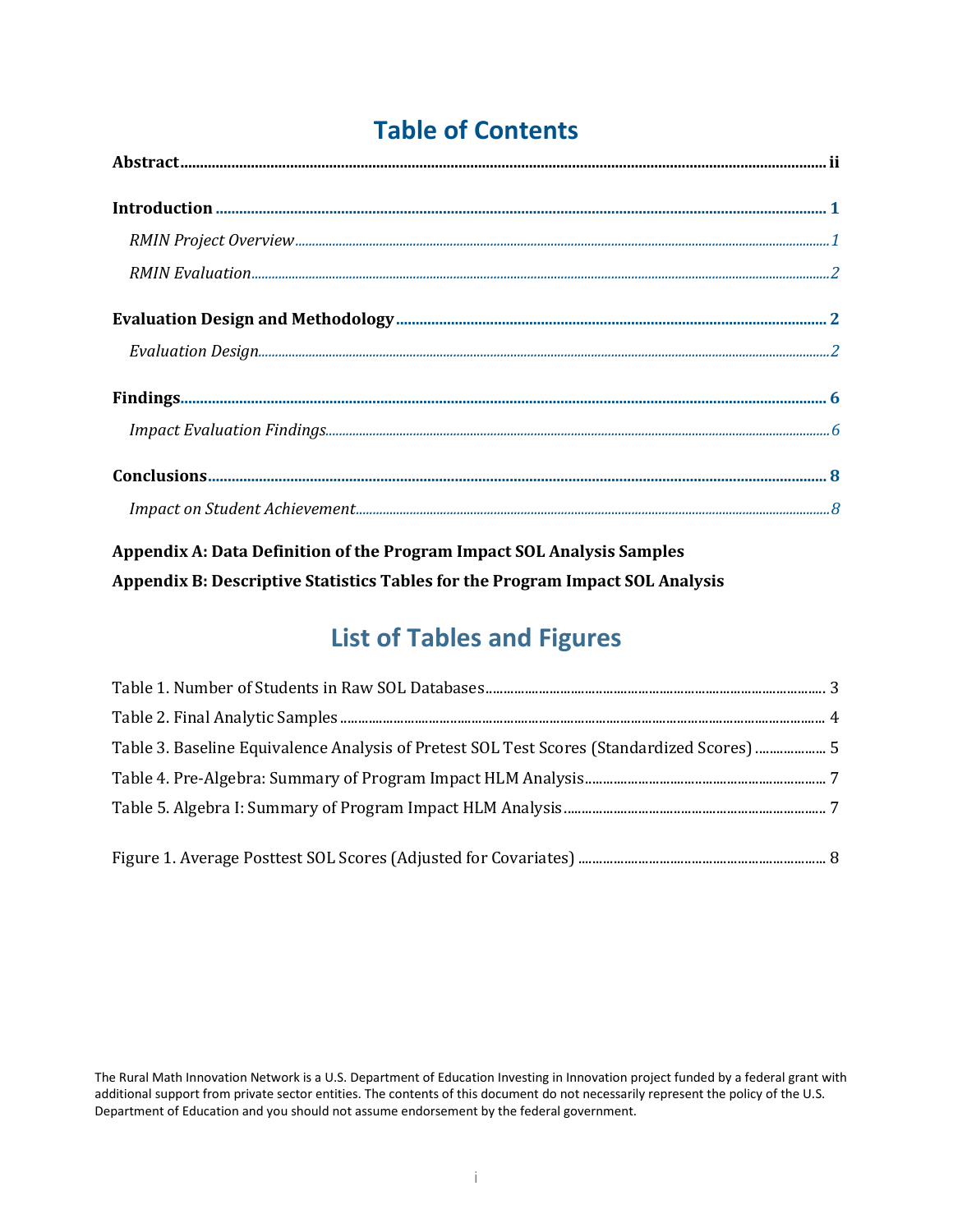## **Abstract**

<span id="page-2-0"></span>The Rural Math Innovation Network (RMIN) is a 4-year project that launched in January 2017 after receiving a \$2.9 million Investing in Innovation (i3) development grant from the U.S. Department of Education (ED) and matching funds from the private sector. Virginia Ed Strategies and rural local education agencies (LEAs) in Virginia are implementing a project using a networked improvement community (NIC) of Pre-Algebra and Algebra 1 teachers to incorporate socialemotional learning (SEL) factors of academic self-efficacy and growth mindset into lesson plans for teaching career readiness math competencies.

During Year 1, the project established Memos of Understanding with 18 school divisions in southwest and southside Virginia, which enabled math teachers within these divisions to submit applications to participate in the project. At the end of Year 1, December 2017, the project had a 38 member teacher cohort across 25 schools. By the end of Year 2 (January 1 – December 31, 2018), the cohort included 30 teachers (19 middle school teachers and 11 high school teachers) across 20 schools (12 middle schools and 8 high schools) within 16 participating divisions (several teachers dropped out of the project in Year 2 and a few teachers were added). During Year 3 (January 1 – December 31, 2019), several more teachers dropped out of the project, resulting in 26 teachers (17 middle school and 9 high school) across 18 schools within 15 participating divisions. Sixteen of the 26 teachers are located in the southside region, with the remaining 10 teachers located in the southwest region of Virginia.

One of the i3 requirements is to have an external evaluation conducted of the project; development grants must include both an implementation study and an impact study. To fulfill this requirement, Virginia Ed Strategies hired ICF to conduct an independent evaluation of the RMIN project throughout the 4-year period. The evaluation includes three components: a formative study to provide ongoing feedback about participants' reactions, learning, behaviors, and results; an implementation study focusing on how well the structural and programmatic aspects of the RMIN project are implemented, as well as facilitating or impeding factors; and an impact study to determine the extent to which the project impacts high-need students' math achievement. Previously in Year 2, the evaluation team recruited 10 comparison teachers across rural Virginia school divisions who were also teaching either Pre-Algebra or Algebra 1 (no school has both a participating and comparison teacher).

The purpose of this report is to summarize key findings from the impact study. The primary audience is the RMIN project staff at Virginia Ed Strategies; secondary audiences include ED and other interested stakeholders. Although the impact study was designed originally to include students from the 2018-19 and 2019-20 school years, the COVID-19 pandemic in spring 2020 led to school closings and no administration of the statewide Standards of Learning (SOL) math assessment. Therefore, the impact study is based solely on the one year of SOL data.

Findings are presented for the impact data and framed by the evaluation questions. Conclusions are presented below.

**Impact on student achievement.** The one-year program impact on students' SOL scores was estimated and the results did not find evidence that the RMIN program significantly improved students' SOL performance. The program impact from the Pre-Algebra sample was negative, but it was not statistically significant, and the effect size was small. The program impact from the Algebra I analysis was positive but not statistically significant, and the effect size was small.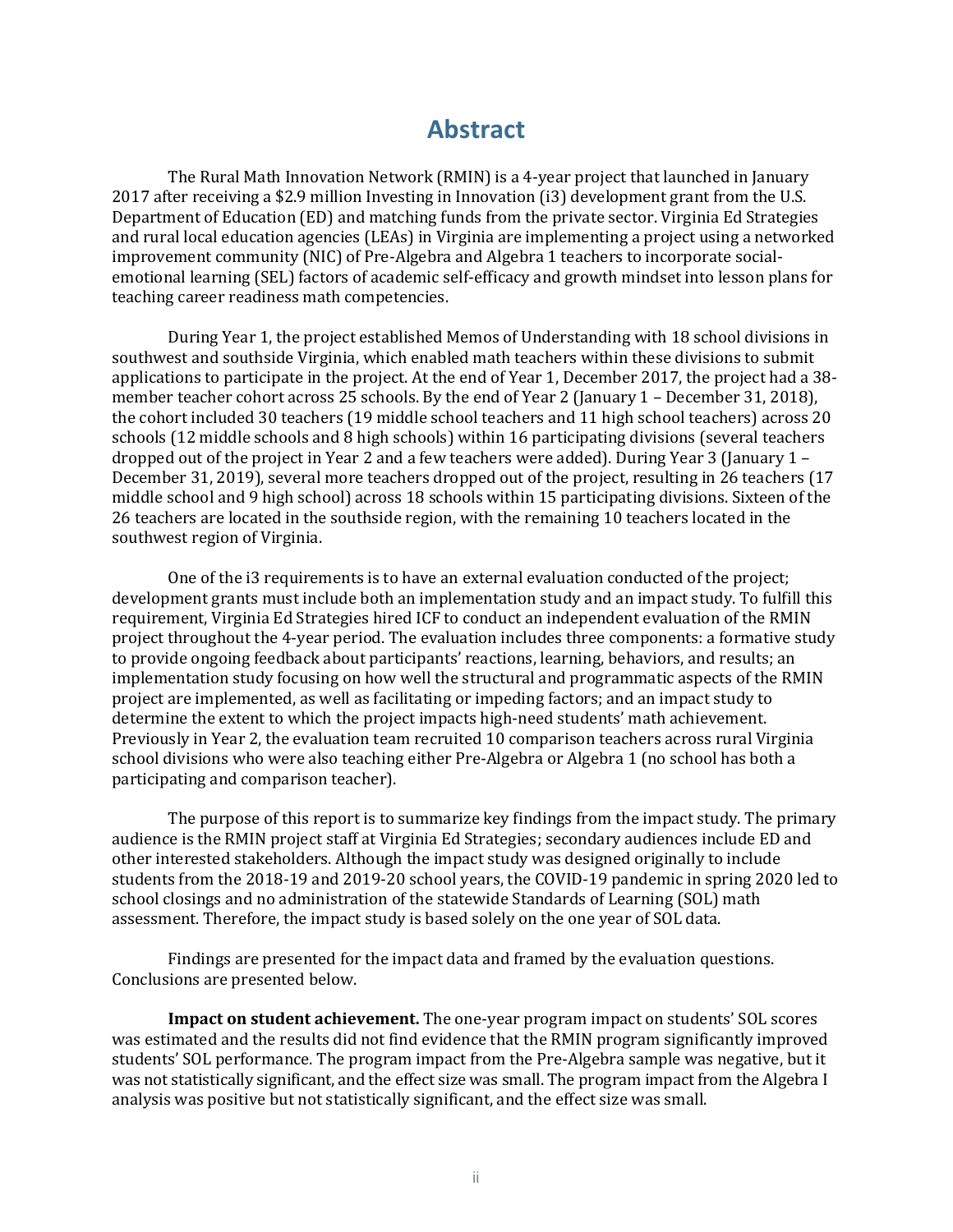## **Introduction**

<span id="page-3-0"></span>Established in 2009 under the American Recovery and Reinvestment Act, the Investing in Innovation (i3) fund promotes public and private investments in local education agencies (LEAs) and non-profit organizations to improve student achievement and attainment in low-income communities, and create an education sector supportive of the rapid development and adoption of effective solutions.[1](#page-3-2) These competitive grants are awarded to school districts, nonprofit organizations working with districts, or a consortium of schools with a record of improving student achievement and attainment, and demonstrated public-private commitments.

## <span id="page-3-1"></span>**RMIN Project Overview**

The Rural Math Innovation Network (RMIN) is a 4-year project that launched in January 2017 after Virginia Ed Strategies received a \$2.9 million i3 development gr[an](#page-3-3)t from the U.S. Department of Education (ED) and matching funds from the private sector.2 Virginia Ed Strategies and rural LEAs in Virginia are implementing a project using a networked improvement community (NIC) of Pre-Algebra and Algebra I teachers to incorporate social-emotional learning (SEL) factors of academic self-efficacy and growth mindset into lesson plans for teaching career-readiness math competencies. The RMIN objectives are:

- 1. To prepare all teachers in the NIC to innovate lesson plans with SEL strategies that address self-efficacy and growth mindset needs of students for learning mathematics required in STEM-H technician careers;
- 2. To provide supports for each teacher in the NIC to innovate 5 SEL math lessons and implement 10 SEL math lessons into instruction;
- 3. To establish technology capacity for NIC teachers to develop and implement SEL math lessons;
- 4. To achieve a student passage rate increase of 25% on the career-readiness math assessments: Virginia Pre-Algebra test, Virginia Algebra I test, Work Keys math test, and Virginia Community College math assessment; and
- 5. To broadly disseminate information that results in four schools as teacher innovation sites and a 125% increase in the NIC math teacher membership.

During Year 1, the project established Memos of Understanding with 18 school divisions in southwest and southside Virginia, which enabled math teachers within these divisions to submit applications to participate in the project. At the end of Year 1, December 2017, the project had a 38 member teacher cohort across 25 schools. By the end of Year 2 (January 1 – December 31, 2018), the cohort included 30 teachers (19 middle school teachers and 11 high school teachers) across 20 schools (12 middle schools and 8 high schools) within 16 participating divisions (several teachers dropped out of the project in Year 2 and a few teachers were added). During Year 3 (January 1 – December 31, 2019), several more teachers dropped out of the project, resulting in 26 teachers (17

<span id="page-3-3"></span><span id="page-3-2"></span><sup>&</sup>lt;sup>1</sup> See https://www2.ed.gov/programs/innovation/index.html<br><sup>2</sup> See http://docs.wixstatic.com/ugd/19fc5e\_55a5434194304978bcc6f1f88e4a80d8.pdf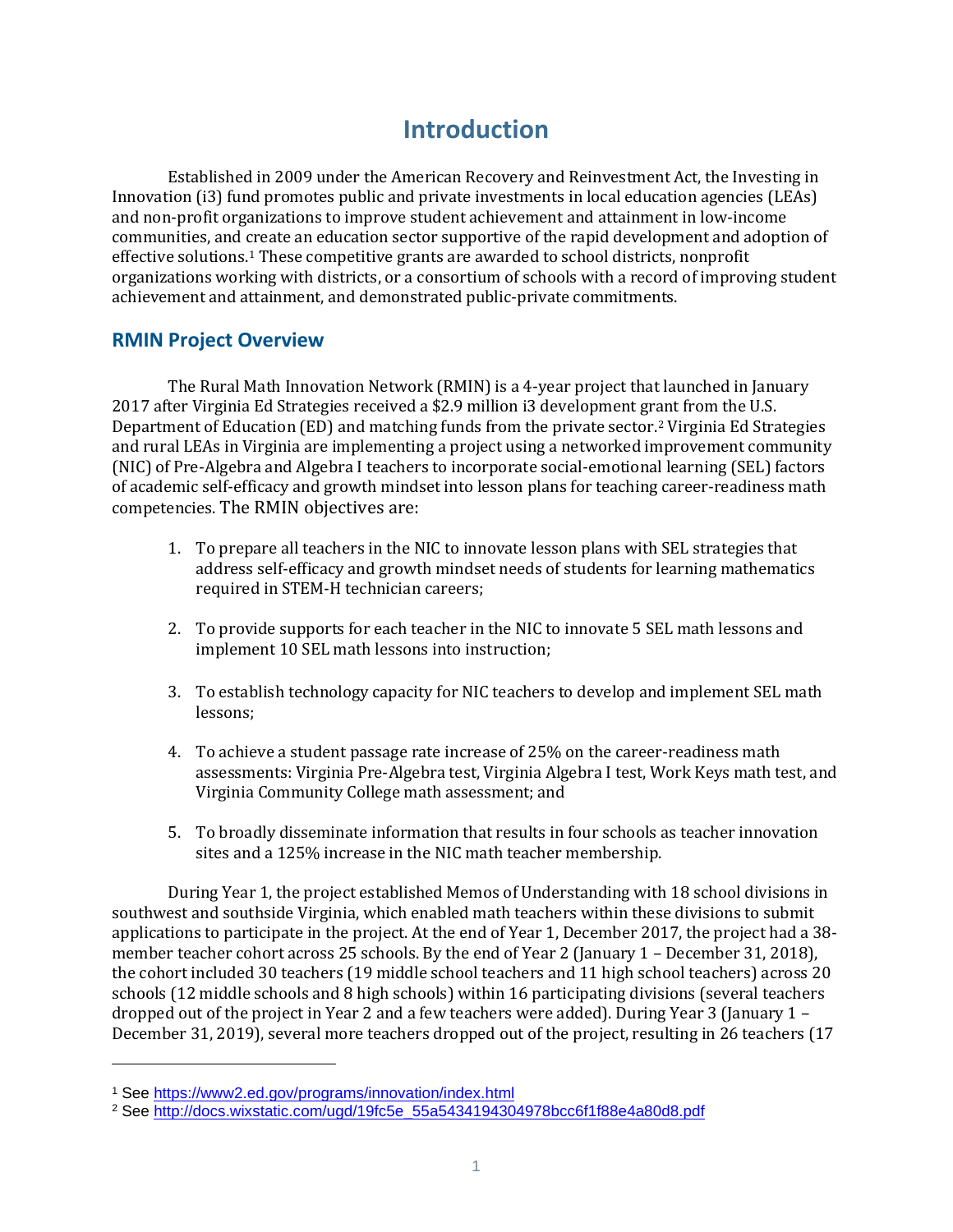middle school and 9 high school) across 18 schools within 15 participating divisions. Sixteen of the 26 teachers are located in the southside region, with the remaining 10 teachers located in the southwest region of Virginia.

### <span id="page-4-0"></span>**RMIN Evaluation**

One of the i3 requirements is to have an external evaluation of the project; development grants must include both an implementation study and an impact study. To fulfill this requirement, Virginia Ed Strategies hired ICF to conduct an independent evaluation of the RMIN project throughout the 4-year period. The evaluation includes three components: a formative study, an implementation study, and an impact study.

The formative study provides project staff with ongoing feedback as the teachers participate in the RMIN project. These findings can be used to make programmatic adjustments as needed to better meet participants' needs. The formative focus is on participants' reactions, learning, behaviors, and results. This study will be carried out all four years.

The implementation study investigates how well the structural and programmatic aspects of the RMIN project are being implemented, i.e., the fidelity of implementation. Fidelity focuses on adherence, dosage, quality of delivery, and participant responsiveness. This study was carried out in the first two years of the RMIN project.

The impact study determines the extent to which the project impacts high-need students' math achievement. This study employs a quasi-experimental design with comparison teachers so that the math achievement of students within treatment or comparison classrooms can be examined. This study began in Year 2, with the securement of comparison teachers so that student data could begin being collected. Although the impact study was designed originally to include students from the 2018-19 and 2019-20 school years, the COVID-19 pandemic in spring 2020 led to school closings and no administration of the Virginia statewide Standards of Learning (SOL) math assessment. Therefore, the impact study is based solely on the one year of SOL data.

The purpose of this report is to summarize key findings from the impact study. The primary audience is the RMIN project staff at Virginia Ed Strategies; secondary audiences include ED and other interested stakeholders.

## **Evaluation Design and Methodology**

## <span id="page-4-2"></span><span id="page-4-1"></span>**Evaluation Design**

As noted earlier, ICF is conducting an external evaluation of the RMIN project that includes a formative study to provide ongoing feedback, an implementation study to investigate fidelity, and an impact study to determine the project impact on students' math achievement outcomes. The impact study design is described below.

 This section focuses on the quasi-experimental study evaluating the RMIN program's impact on student mathematics achievement. As of January 2020, the ICF team has collected data to address evaluation questions for first-year students taught by participating and comparison teachers in Pre-Algebra and Algebra I courses.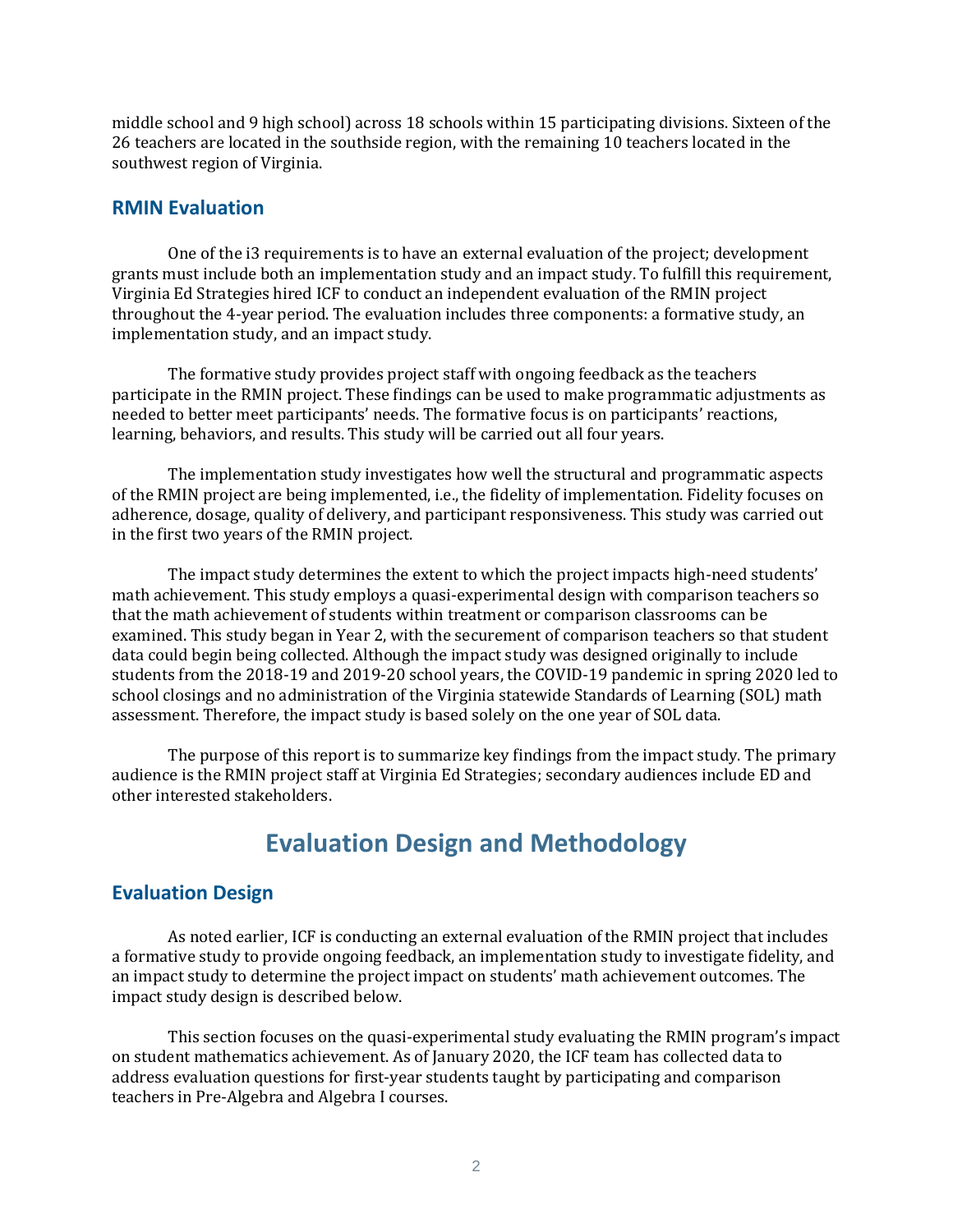This analysis focused on two of the four impact evaluation questions.[3](#page-5-0)

- 1. What is the effect of the RMIN intervention on the math achievement of Pre-Algebra takers compared to the math achievement of Pre-Algebra takers in the business-as-usual condition at the end of Year 2?
- 2. What is the effect of the RMIN intervention on the math achievement of Algebra I takers compared to the math achievement of Algebra I takers in the business-as-usual condition at the end of Year 2?

Year 2 indicates that this was the second year of intervention for treatment (participating) teachers, which included student pretest (baseline) data from the 2017-18 school year and posttest data from the 2018-19 school year. This was the first cohort of students who were in the Pre-Algebra or Algebra I courses taught by treatment or comparison teachers during school year 2018-19.

**Data and variables.** The data from the first cohort of students were provided to the ICF team by the Virginia Department of Education (VDOE) at the end of December 2019. To address the evaluation questions, the analysis required the SOL test scores from one year prior to the intervention year (school year 2017-18) and the scores from the intervention year (school year 2018-19). To adjust for the influence of other student characteristics in the program impact analysis, demographic data were also obtained from the VDOE. The student variables provided were grade level, minority status (white or minority), English language learner sta[tu](#page-5-1)s, and economic disadvantage status (based on free/reduced-price meal eligibility, TANF<sup>4</sup> recipient status, and Medicaid eligibility). Gender was not requested to address data security and privacy concerns.

Table 1 summarizes the number of cases per each raw dataset. The pretest data and the posttest data included, respectively, 2,784 cases and 2,598 cases with no missing values on analysis variables. After combining these datasets and keeping only Pre-algebra or Algebra I students in the sample, the data sample consisted of 2,255 students. When only Pre-Algebra courses were selected, the number of valid cases was 1,063. When Algebra I courses were selected, the number of cases was 1,192. As discussed below, these numbers were further reduced to address the data challenge of students taking different types of mathematics tests and students' grade levels.

| <b>Databases</b>                                                                                                                                                                     | <b>Number of Students</b> |
|--------------------------------------------------------------------------------------------------------------------------------------------------------------------------------------|---------------------------|
| School year 2017-18 SOL pretest data (administered Spring 2018)                                                                                                                      | 2,784                     |
| School year 2018-19 SOL posttest data (administered Spring 2019)                                                                                                                     | 2,598                     |
| Combined data – cases with no missing values on any of the<br>variables used in the analysis (keeping only students who were<br>enrolled in either Pre-Algebra or Algebra I courses) | 2,255                     |
| Number of students in Pre-Algebra courses in the combined dataset                                                                                                                    | 1,063                     |
| Number of students in Algebra I courses in the combined dataset                                                                                                                      | l 192                     |

#### **Table 1. Number of Students in Raw SOL Databases**

<span id="page-5-0"></span><sup>&</sup>lt;sup>3</sup> These were initially intended as the exploratory questions, with the third and fourth evaluation questions serving as the confirmatory questions, focusing on student data from project Year 3. Given the COVID-19 pandemic, SOL data for school year 2019-20 were unavailable.

<span id="page-5-1"></span><sup>4</sup> Temporary Assistance for Needy Families (TANF)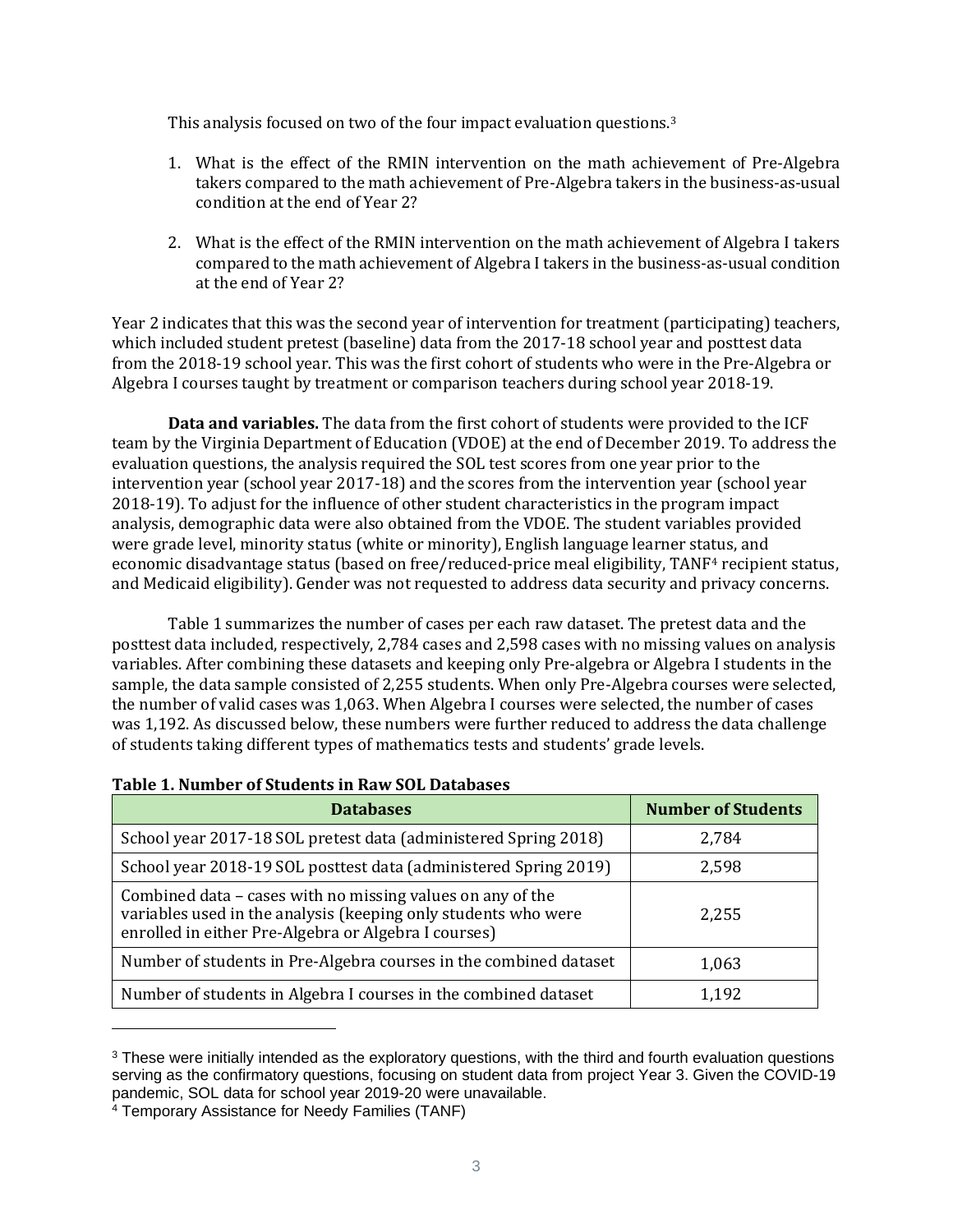In constructing the analysis sample from the raw databases (Pre-Algebra dataset,  $n=1,063$ ; Algebra I dataset, n=1,192), there were some challenges and limitations. The first consideration was that students took tests in different mathematical areas (Mathematics 7, 8, Algebra I, and Algebra II). The decision was made to focus on Pre-Algebra students who took Mathematics 7 test as pretest and Mathematics 8 test as posttest and on Algebra I students who took Mathematics 8 test as pretest and Algebra I test as posttest. The chosen posttest test types are consistent with the research interest (Pre-Algebra and Algebra I instruction and student achievement) and the chosen pretest maximized the resulting sample sizes and optimized statistical power. The other consideration was the grade levels of students. The decision was made to focus on only eighth graders for the Pre-Algebra analysis and only ninth graders for the Algebra I analysis, which again maximized possible sample sizes and provided more balance between the treatment and comparison group sample sizes. See Appendix A for more discussion of these data decisions.

As a result of these decisions, the number of teachers and students included in these final datasets were smaller than the original raw datasets. The Pre-Algebra sample consisted of students taught by ten treatment teachers from eight schools and two comparison teachers from two schools. The Algebra I analysis sample consisted of students taught by nine treatment teachers from six schools and six comparison teachers from six schools. Table 2 describes the final analytic samples.

| PRE-ALGEBRA SAMPLE (eighth graders only)                             |                                                                      |                 |     |                 |     |  |  |  |
|----------------------------------------------------------------------|----------------------------------------------------------------------|-----------------|-----|-----------------|-----|--|--|--|
| <b>Combined</b><br><b>Comparison Group</b><br><b>Treatment Group</b> |                                                                      |                 |     |                 |     |  |  |  |
| <b>Schools</b>                                                       | 8                                                                    | <b>Schools</b>  | 2   | Schools         | 10  |  |  |  |
| <b>Teachers</b>                                                      | 10                                                                   | <b>Teachers</b> | 2   | <b>Teachers</b> | 12  |  |  |  |
| Students                                                             | 432                                                                  | Students        | 80  | Students        | 512 |  |  |  |
| <b>ALGEBRA I SAMPLE (ninth graders only)</b>                         |                                                                      |                 |     |                 |     |  |  |  |
|                                                                      | <b>Combined</b><br><b>Comparison Group</b><br><b>Treatment Group</b> |                 |     |                 |     |  |  |  |
| Schools                                                              | 6                                                                    | Schools         | 6   | Schools         | 12  |  |  |  |
| <b>Teachers</b>                                                      | 9                                                                    | <b>Teachers</b> | 6   | <b>Teachers</b> | 15  |  |  |  |
| Students                                                             | 327                                                                  | Students        | 193 | Students        | 520 |  |  |  |

### **Table 2. Final Analytic Samples**

Note: Pre-Algebra students in the sample (all eighth graders) took Mathematics 7 and Mathematics 8 SOL tests, respectively, for pretest and posttest. Algebra students in the sample (all ninth graders) took Mathematics 8 SOL test and Algebra I SOL test, respectively, for pretest and posttest.

The second data challenge was the fact that there were fewer comparison teachers than treatment teachers, resulting in less student data for comparison classrooms. This particularly imposed a constraint for the Pre-Algebra analysis sample as not many comparison teachers taught Pre-Algebra courses. As explained in Appendix A, this became a factor in how the two analysis samples were defined.

**Baseline equivalence of analysis samples.** To evaluate the program effectiveness, comparison teachers were recruited from the same or similar school districts and the ICF team employed the Propensity Score Matching (PSM) analysis. The PSM analysis compared treatment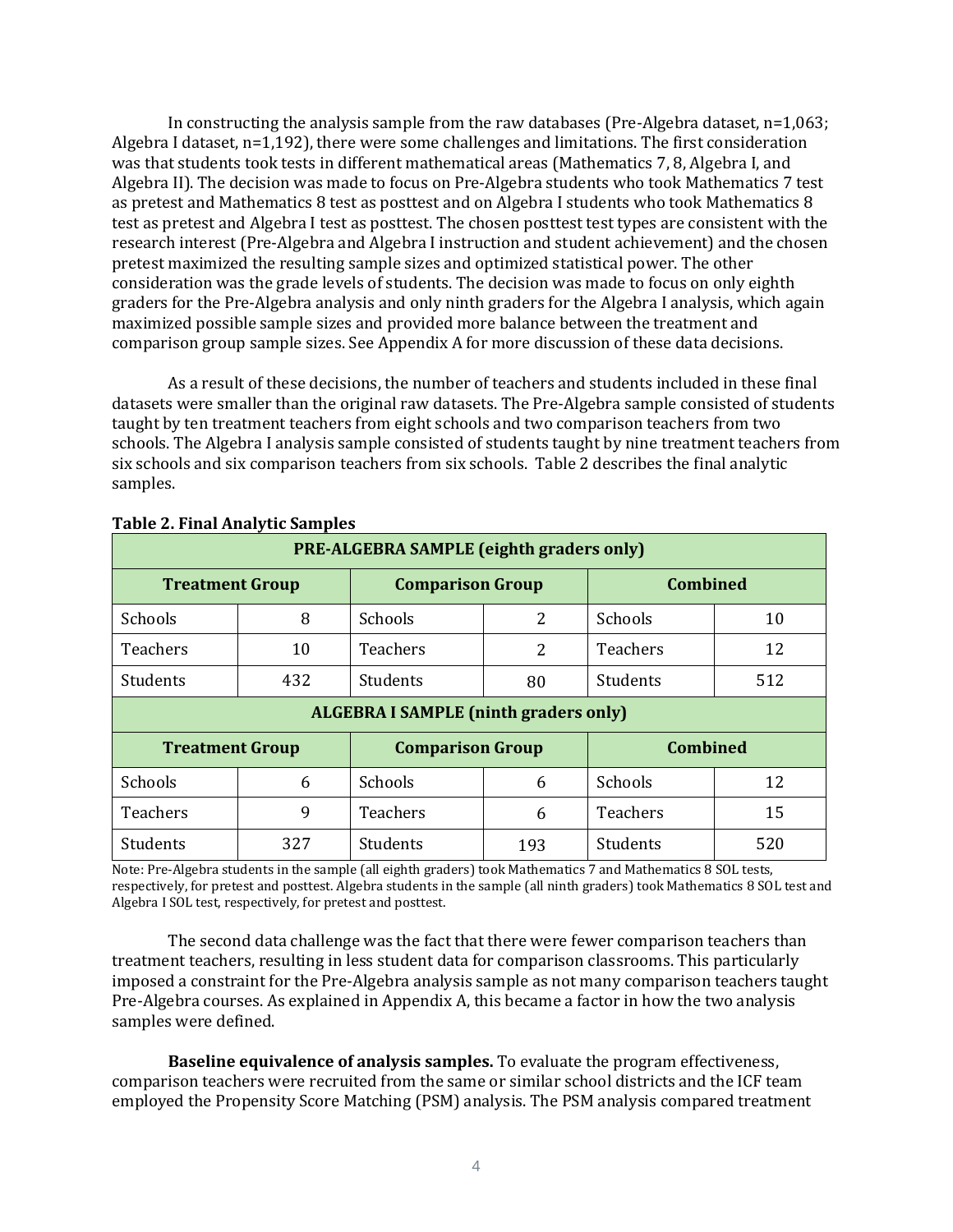students and comparison students based on prior-to-the intervention characteristics, keeping only matched pairs of treatment and comparison students in the analysis sample. This study used pretest SOL scores as the baseline variable used in the PSM analysis. The scores used for this analysis were z-scores (standardized with a sample mean of 0 and standard deviation of 1).

Even without PSM, as shown in Table 3, the analysis samples established baseline equivalence in pretest SOL scores. The standardized pretest group difference was -.21 and 0.19, respectively, for the Pre-Algebra sample and the Algebra I sample. Per What Works Clearinghouse (WWC) guidelines, these values were within the acceptable range. WWC requires that the covariate whose group differences were greater than 0.05 and smaller than 0.25 be included in the final statistical model. Pretest SOL scores were used as a covariate in the statistical model. Because the samples already pass the WWC guideline for baseline equivalence, the ICF team decided to use the original sample without relying on the PSM analysis.

|                                         | N   | Raw<br><b>Mean</b> | Raw<br><b>SD</b> | Standard-<br>ized Mean | Standard-<br>ized SD | <b>Standardized</b><br><b>Difference</b><br>(Hedge's g) | <b>WWC Test</b><br><b>Result</b> |
|-----------------------------------------|-----|--------------------|------------------|------------------------|----------------------|---------------------------------------------------------|----------------------------------|
| Pre-Algebra (all eighth graders; n=512) |     |                    |                  |                        |                      |                                                         |                                  |
| Treatment<br>students                   | 432 | 389                | 51               | $-0.03$                | 1.01                 | $-0.21$                                                 | <b>Baseline</b><br>equivalence   |
| Comparison<br>students                  | 80  | 400                | 48               | 0.18                   | 0.95                 |                                                         | established                      |
| Algebra I (all ninth graders; n=520)    |     |                    |                  |                        |                      |                                                         |                                  |
| Treatment<br>students                   | 327 | 423                | 39               | 0.07                   | 0.98                 |                                                         | <b>Baseline</b>                  |
| Comparison<br>students                  | 193 | 415                | 42               | $-0.12$                | 1.03                 | 0.19                                                    | equivalence<br>established       |

### **Table 3. Baseline Equivalence Analysis of Pretest SOL Test Scores**

Note: The absolute values of estimated standardized effects were greater than 0.05 but smaller than 0.25; the two analysis samples establish baseline equivalence with a requirement that pretest scores must be included in the statistical model (per WWC guideline).

**Statistical analysis.** The goal of the hierarchical linear model (HLM) analysis is to estimate the impact of RMIN intervention on student SOL test scores. The statistical model used posttest SOL test scores as the outcome and controls for pretest SOL test scores, as well as other student predictors: racial majority-minority status (white vs. non-whites), English language learner status, and economic disadvantage status (based on free/reduced-price meal eligibility, TANF recipient status, and Medicaid eligibility). Grade levels were not used because the Pre-Algebra sample included only eighth graders and the Algebra I sample included only ninth graders. The program effect was estimated as the coefficient of the group status (1 if treatment, 0 if comparison) and the standardized effect size was presented to facilitate interpretation. The standardized program effect was derived by running the statistical model using the z-score version of posttest SOL scores (zscore used the sample mean and sample standard deviation (SD); not the state mean or state SD).

To address the clustering issue inherent in education data (students are nested within clusters and thus errors are not independently distributed), the model estimated the intercepts (i.e.,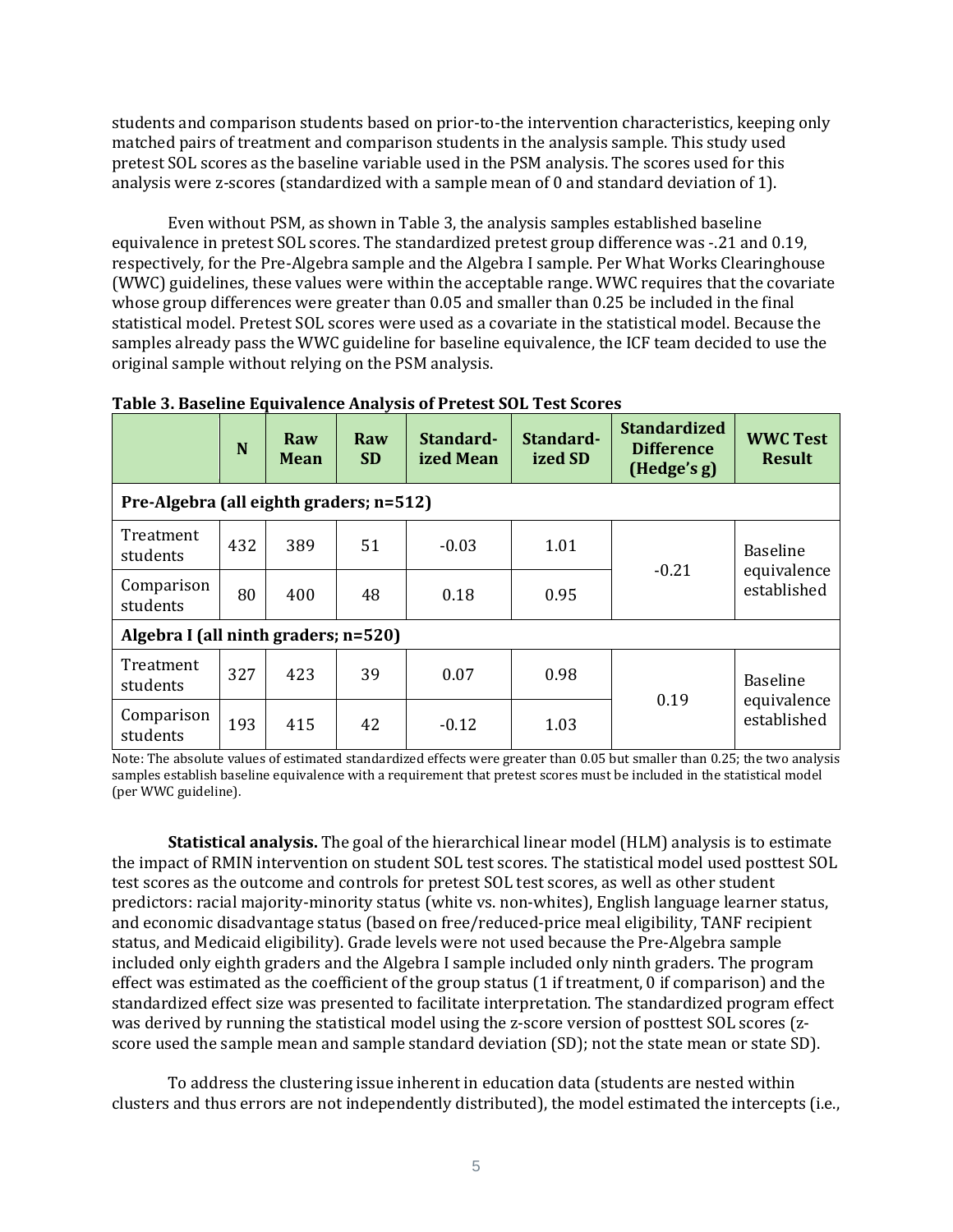teacher effects) as random effects. The rational for treating teachers as the nesting unit comes from the fact that RMIN recruited individual teachers for program participation and the study was designed as a teacher-level study. Preparatory analysis suggested that using the school level as the nesting unit in the model does not substantially change the analysis result.

The following equation summarizes the model described above.

Posttest<sub>ii</sub> =  $\beta_{00}$  +  $\beta_{10}$  \* pretest<sub>ii</sub>

 $+ \beta_{20} * treatment_i + ... + r_{ij} + u_j$ 

where  $\blacksquare$ 

- Posttest represents posttest SOL scores
- Pretest represents the pretest SOL scores
- **Postscripts** *i* and *j*, respectively represent student and teacher<br>**B** are narameters to be estimated and r and u are error terms
- βs are parameters to be estimated and r and u are error terms
- The three ellipses (i.e., "…") indicate that the model will include multiple predictors (white student, English language learner, and economic disadvantage status) and corresponding parameters
- <span id="page-8-0"></span>Treatment represents the group status (1 if treatment group; 0 if comparison group)

# **Findings**

The following section provides findings for the impact study, framed by the evaluation questions. This summary is based on data from student math achievement scores.

## <span id="page-8-1"></span>**Impact Evaluation Findings**

The following section provides a summary of findings for the exploratory questions for the impact study. Data sources include statewide math assessment scores (Standards of Learning, or SOL) for students in treatment and comparison teacher Pre-Algebra or Algebra I classrooms during the 2018-19 school year.

Tables 4 and 5 summarize the result of the program impact analysis, respectively, for Pre-Algebra and Algebra I students. As mentioned in the method section, HLM was used to analyze the data. The treatment coefficient, which corresponds to the program impact, was adjusted for race (minority vs. white), students' English language learner status, and economic disadvantage status (defined earlier). Descriptive statistics for the samples used for analysis can be found in Appendix B (Table B1 and B2 were, respectively, for the Pre-Algebra analysis and the Algebra I analysis).

The results from the Pre-Algebra and Algebra I analyses both show that the program impact was small. The standardized effect for the Pre-Algebra analysis was -0.17 and the effect for the Algebra I analysis was 0.07. The negative effect for the Pre-Algebra, however, was not statistically significant and the effect size was relatively small. WWC considers an effect size greater than 0.25 as "substantively important." The positive effect from the Algebra I analysis is consistent with the program expectation. The effect size, however, was also small and not statistically significant.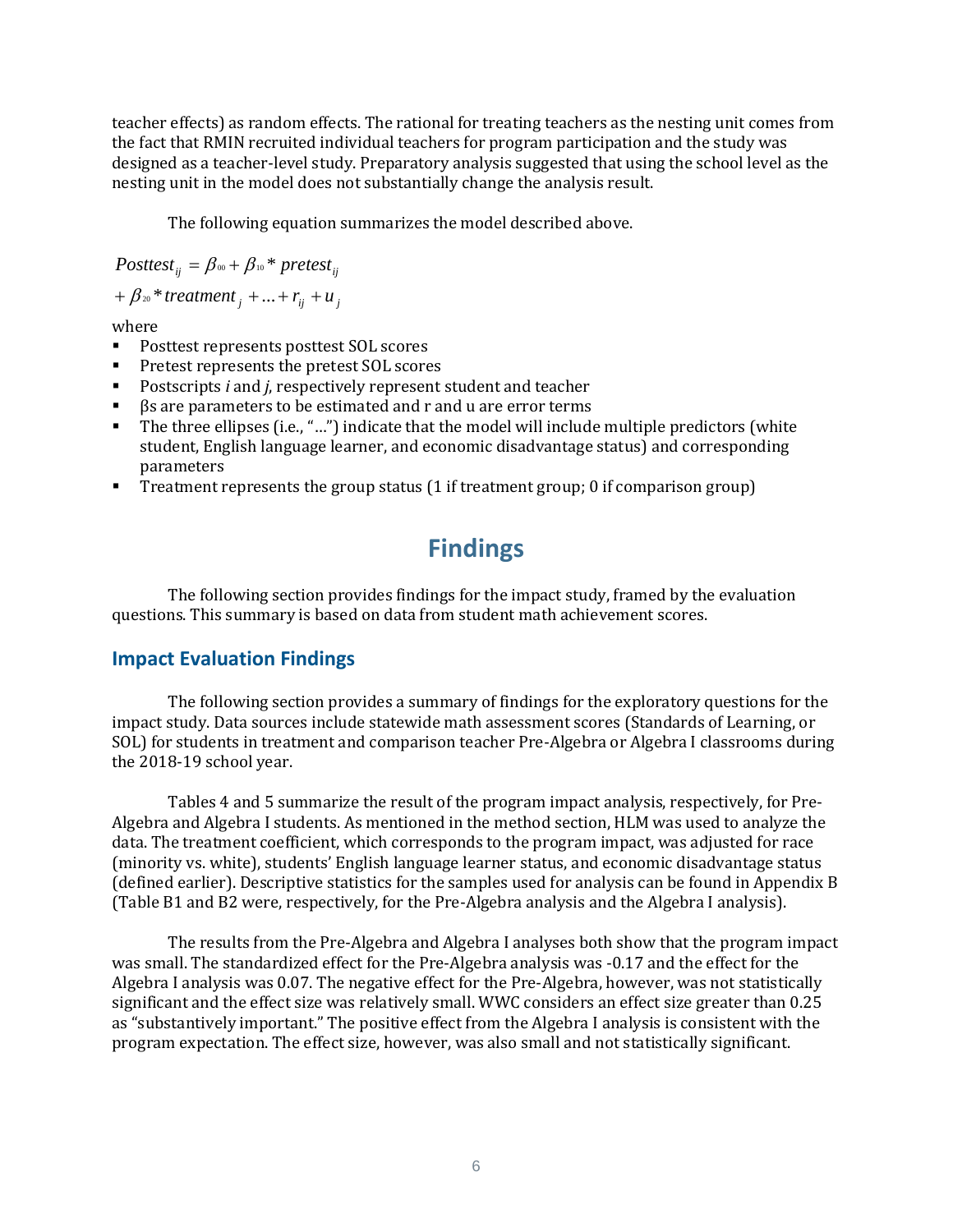|                             | <b>Estimate</b> | <b>Standard</b><br>Error | <b>P-value</b> | Stat. test | <b>Standardized</b><br><b>Program</b><br>Impact |
|-----------------------------|-----------------|--------------------------|----------------|------------|-------------------------------------------------|
| Intercept                   | 436.65          | 8.99                     | < .0001        | ***        |                                                 |
| Treatment                   | $-7.90$         | 9.20                     | 0.41           | ns         | $-0.17$                                         |
| Pretest (z-score)           | 35.16           | 1.39                     | < .0001        | ***        |                                                 |
| White student               | $-2.00$         | 3.19                     | 0.53           | ns         |                                                 |
| English language<br>learner | 13.05           | 11.11                    | 0.24           | ns         |                                                 |
| Economic<br>disadvantage    | $-12.96$        | 3.19                     | < .0001        | ***        |                                                 |

**Table 4. Pre-Algebra: Summary of Program Impact HLM Analysis: Adjusted Posttest SOL Test Average Scores by Group Status (n=512)**

Note: Significance test: ns if  $p \ge 10 \sim$  if  $p < 0.10$ ,  $*$  if  $p < 0.05$ ;  $**$  if  $p < 0.01$ ,  $**$   $p < 0.001$ . See Appendix B, Table B1 for descriptive statistics of the sample used for this analysis. See Table B3 for unadjusted descriptive statistics of posttest scores.

### **Table 5. Algebra I: Summary of Program Impact HLM Analysis: Adjusted Posttest SOL Test Average Scores by Group Status (n=520)**

|                             | <b>Estimate</b> | <b>Standard</b><br>Error | <b>P-value</b> | Stat. test | <b>Standardized</b><br>Program<br><b>Impact</b> |
|-----------------------------|-----------------|--------------------------|----------------|------------|-------------------------------------------------|
| Intercept                   | 430.90          | 9.26                     | < .0001        | ***        |                                                 |
| Treatment                   | 2.40            | 11.61                    | 0.84           | ns         | 0.07                                            |
| Pretest (z-score)           | 18.02           | 1.35                     | < .0001        | ***        |                                                 |
| White student               | $-4.45$         | 2.93                     | 0.13           | ns         |                                                 |
| English language<br>learner | 8.36            | 8.19                     | 0.31           | ns         |                                                 |
| Economic<br>disadvantage    | 0.44            | 3.49                     | 0.90           | ns         |                                                 |

Note: Significance test: ns if  $p > 10 \sim$  if  $p < 0.10$ ,  $*$  if  $p < 0.05$ ;  $**$  if  $p < 0.01$ ,  $***$   $p < 0.001$ . See Appendix B, Table B2 for descriptive statistics of the sample used for this analysis. See Table B3 for unadjusted descriptive statistics of posttest scores.

Figure 1 expresses the same information graphically. To reiterate the findings, the Pre-Algebra analysis shows the comparison group performed better than the treatment students; however, the difference between the treatment and the comparison group was small (standardized effect of -0.17) and not statistically significant. For the Algebra I analysis, the treatment group performed slightly better than the comparison group; however, again the group difference was small and not statistically significant (standardized effect of 0.07).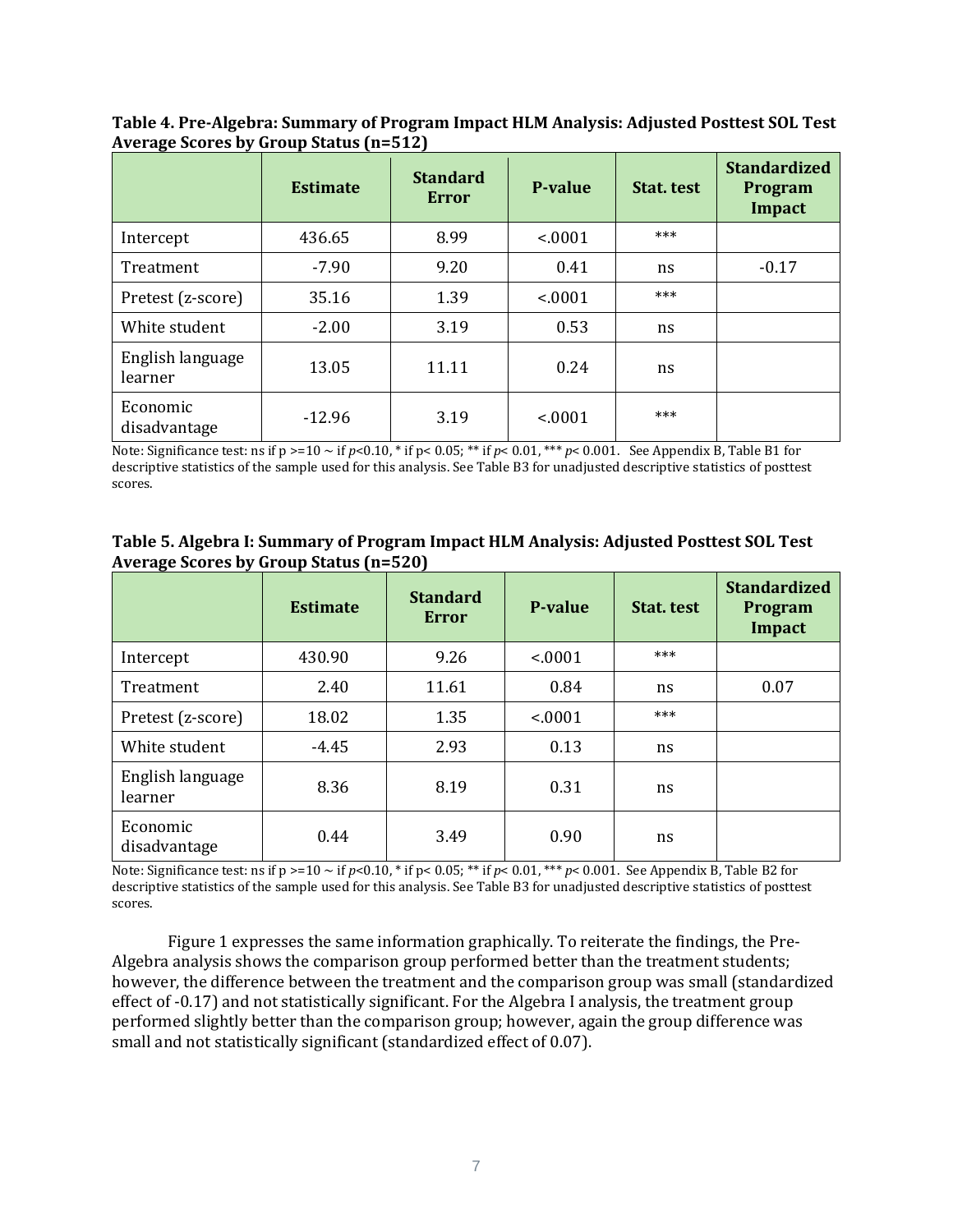

Note: The average score for the comparison group was fixed at the unadjusted means of the comparison group (Pre-Algebra 432.97; Algebra I 444.98).

### **Figure 1. Average Posttest SOL scores (Adjusted for Covariates)**

# **Conclusions**

<span id="page-10-0"></span>Conclusions pertaining to the impact study are presented below. These conclusions are derived from analysis of available data sources.

## <span id="page-10-1"></span>**Impact on Student Achievement**

The one-year program impact on students' SOL scores was estimated and the results did not find evidence that the RMIN program significantly improved students' SOL performance. The program impact from the Pre-Algebra sample was negative, but it was not statistically significant and the effect size was small (standardized effect size, -0.17). The program impact from the Algebra I analysis was positive but not statistically significant, and the effect size was small (standardized effect size, 0.07). The result involving the first cohort of students does not negate the expectation that RMIN improved student performance. The samples included a small number of comparison teachers' students and thus this might have posed an estimation challenge. The fact that students often took different types of SOL tests and that the analysis focused on the exact pretest-posttest type combination further reduced the number of cases.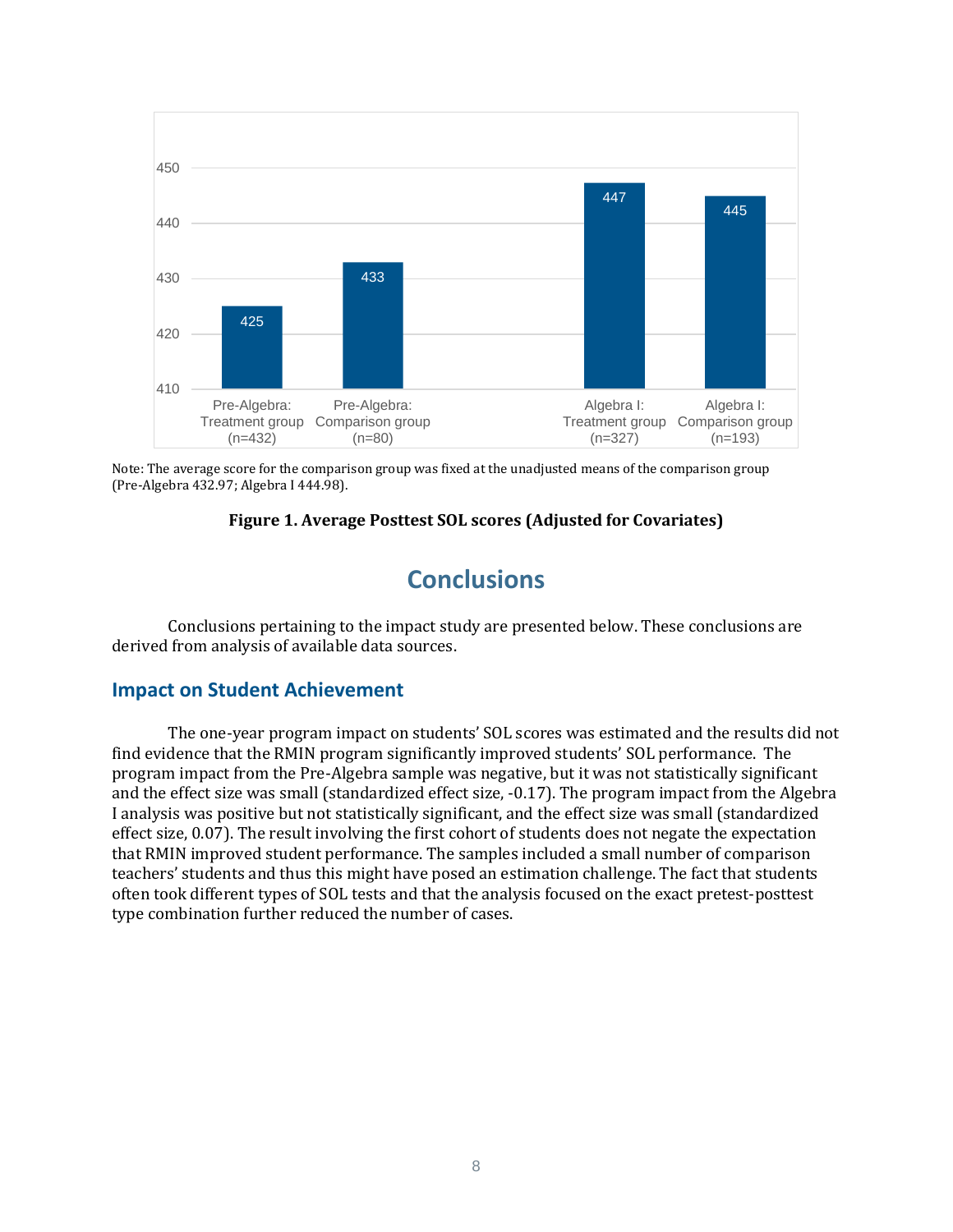## **Appendix A: Data Definition of the Program Impact SOL Analysis Samples**

This section describes how the program impact analysis samples were defined. Table A1 summarizes what SOL test students in the sample took for pretest and posttest. The largest number of students (n=513) took Mathematics 7 as pretest and Mathematics 8 as posttest. Other combinations of pretest and posttest shown in other columns were not only smaller in number of students, but data were more unbalanced by group status. For example, the number of students who took Mathematics 6 as pretest and Mathematics 7 as posttest was 268; however, all 268 students were treatment students. Other columns exhibit the same problem of how all or almost all students were treatment students. Including these unbalanced datasets would likely bias the program impact. Therefore, the Pre-Algebra sample included only those who took Mathematics 7 as pretest and Mathematics 8 as posttest.

| ətatus                                 |                                         |                           |                            |              |                   |
|----------------------------------------|-----------------------------------------|---------------------------|----------------------------|--------------|-------------------|
| <b>Pretest SOL</b><br><b>Test Type</b> | <b>Posttest SOL</b><br><b>Test Type</b> | <b>Treatment</b><br>Group | <b>Comparison</b><br>Group | <b>Total</b> | <b>Notes</b>      |
| Math 6                                 | Math 7                                  | 268                       | O                          | 268          |                   |
| Math 6                                 | Math 8                                  | 274                       |                            | 274          |                   |
| Math 7                                 | Algebra I                               |                           | 0                          |              |                   |
| Math 7                                 | Math 8                                  | 433                       | 80                         | 513          | Largest<br>sample |
| Math 8                                 | Math 8                                  | 6                         |                            | 7            |                   |
|                                        | Total                                   | 982                       | 81                         | 1,063        |                   |

**Table A1. The Type of SOL Test Pre-Algebra Students Took for Pretest and Posttest by Group Status**

We took a closer look at the sample consisting of those who took Mathematics 7 for pretest and Mathematics 8 for posttest. As shown in Table A2, almost all students (except for one) in the sample were eighth graders. The analysis sample thus excluded the single seventh grader and included only eighth graders. The final sample size, therefore, was 512.

| <b>Group Status</b>     | <b>Seventh Graders</b><br><b>Excluded from the Sample</b> | <b>Eighth Graders</b><br><b>Included in the Sample</b> |  |
|-------------------------|-----------------------------------------------------------|--------------------------------------------------------|--|
| <b>Comparison Group</b> |                                                           | 80                                                     |  |
| <b>Treatment Group</b>  |                                                           | 432                                                    |  |
| Total                   |                                                           | 512                                                    |  |

Table A3 shows what Algebra I students took for pretest and posttest and the results were again separated by group status. The largest number of students took Mathematics 8 as pretest and Algebra I as posttest. Another combination, Mathematics 7 as pretest and Algebra I as posttest, had a relatively larger number of students than the rest of the combinations which barely had any cases.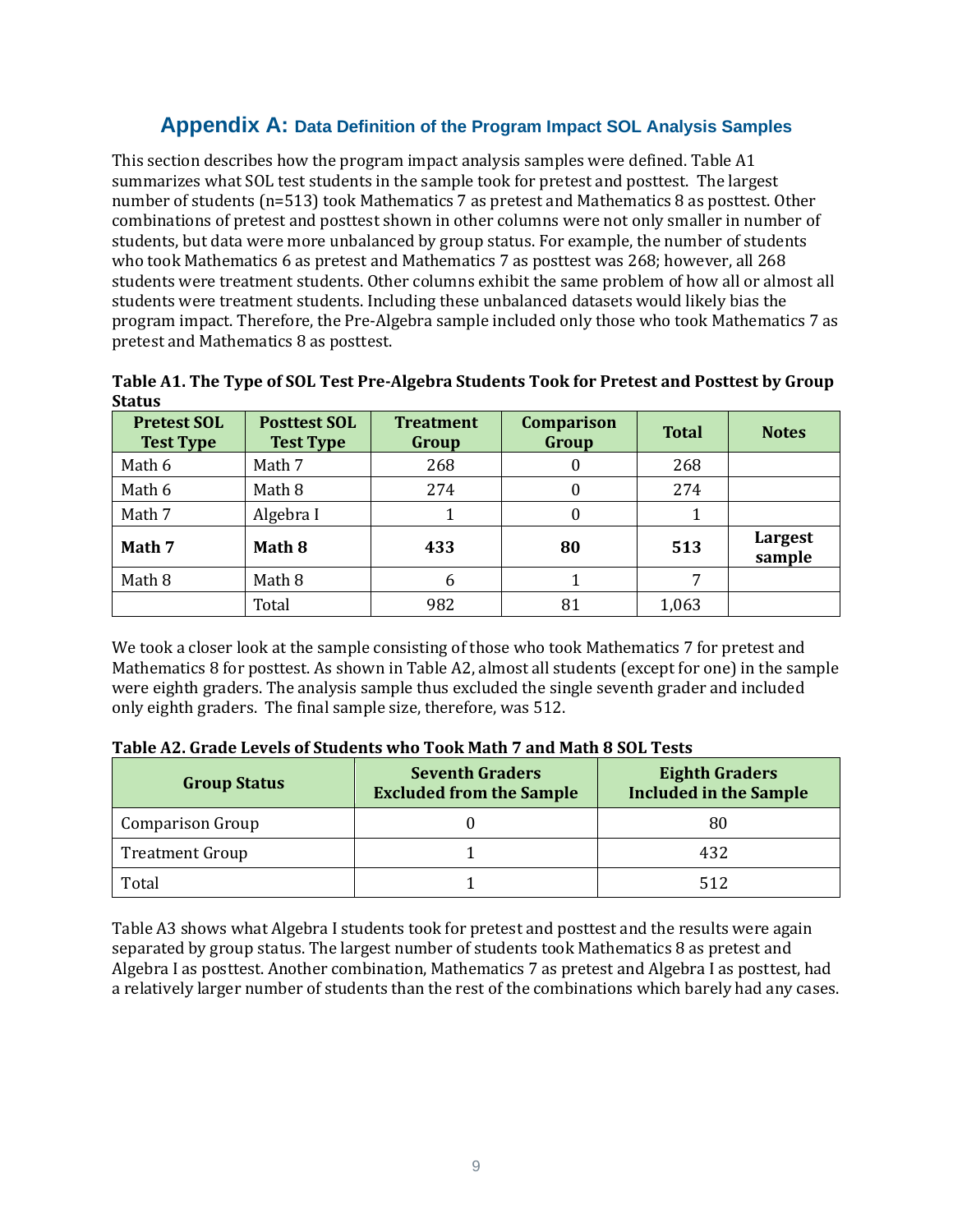The decision was made to focus only on the Mathematics 8 and Algebra I sample to make interpretation clear and to parallel the Pre-Algebra decision noted above.[5](#page-12-0)

| <b>Pretest SOL</b><br><b>Test Type</b> | <b>Posttest SOL</b><br><b>Test Type</b> | <b>Treatment</b><br>Group | <b>Comparison</b><br>Group | <b>Total</b> | <b>Notes</b>      |
|----------------------------------------|-----------------------------------------|---------------------------|----------------------------|--------------|-------------------|
| Algebra I                              | Algebra I                               | 16                        | 16                         | 32           |                   |
| Geometry                               | Algebra I                               | 5                         | 1                          | 6            |                   |
| Geometry                               | Algebra II                              | $\mathbf{1}$              | $\mathbf{0}$               | 1            |                   |
| Geometry                               | Geometry                                | $\boldsymbol{0}$          | 1                          | 1            |                   |
| Math 6                                 | Algebra I                               | $\overline{2}$            | $\mathbf{0}$               | 2            |                   |
| Math 7                                 | Algebra I                               | 212                       | 86                         | 298          |                   |
| Math 7                                 | Math 8                                  | 7                         | $\boldsymbol{0}$           | 7            |                   |
| Math 8                                 | Algebra I                               | 635                       | 210                        | 845          | Largest<br>sample |
|                                        | Total                                   | 878                       | 314                        | 1,192        |                   |

**Table A3. The Type of SOL Test Algebra I Students Took for Pretest and Posttest by Group Status**

The decision of including only ninth graders stemmed from the following. Table A4 shows how the number of Algebra I students vary by group status and grade levels. The ninth grade subsample includes relatively large number of students both in the treatment and comparison groups. The data are unbalanced for seventh graders (0 comparison students; 12 treatment students) and eighth graders (17 comparison students and 296 treatment students). This could bias the result of program impact estimation and thus we decided to focus on ninth graders for the Algebra analysis.

|                        | <b>Seventh Graders</b><br><b>Excluded from the Sample</b> | <b>Eighth Graders</b><br><b>Excluded from the Sample</b> | <b>Ninth Graders</b><br>Included in the Sample |
|------------------------|-----------------------------------------------------------|----------------------------------------------------------|------------------------------------------------|
| Comparison Group       |                                                           |                                                          | 193                                            |
| <b>Treatment Group</b> |                                                           | 296                                                      | 327                                            |
| Total                  |                                                           | 313                                                      | 520                                            |

<span id="page-12-0"></span><sup>5</sup> An alternative approach was to combine the two groups and standardize the pretest test scores using the Virginia state average score and standard deviation reported per each test type; however, this relies on the assumption that the Math 7 SOL test and the Math 8 SOL test were comparable if standardized (meaning, for example, students with the average Math 7 score and students with the average Math 8 test score have the same level of math competency). The decision was made to not employ this alternative approach since state statistics were not available at the time of this report.